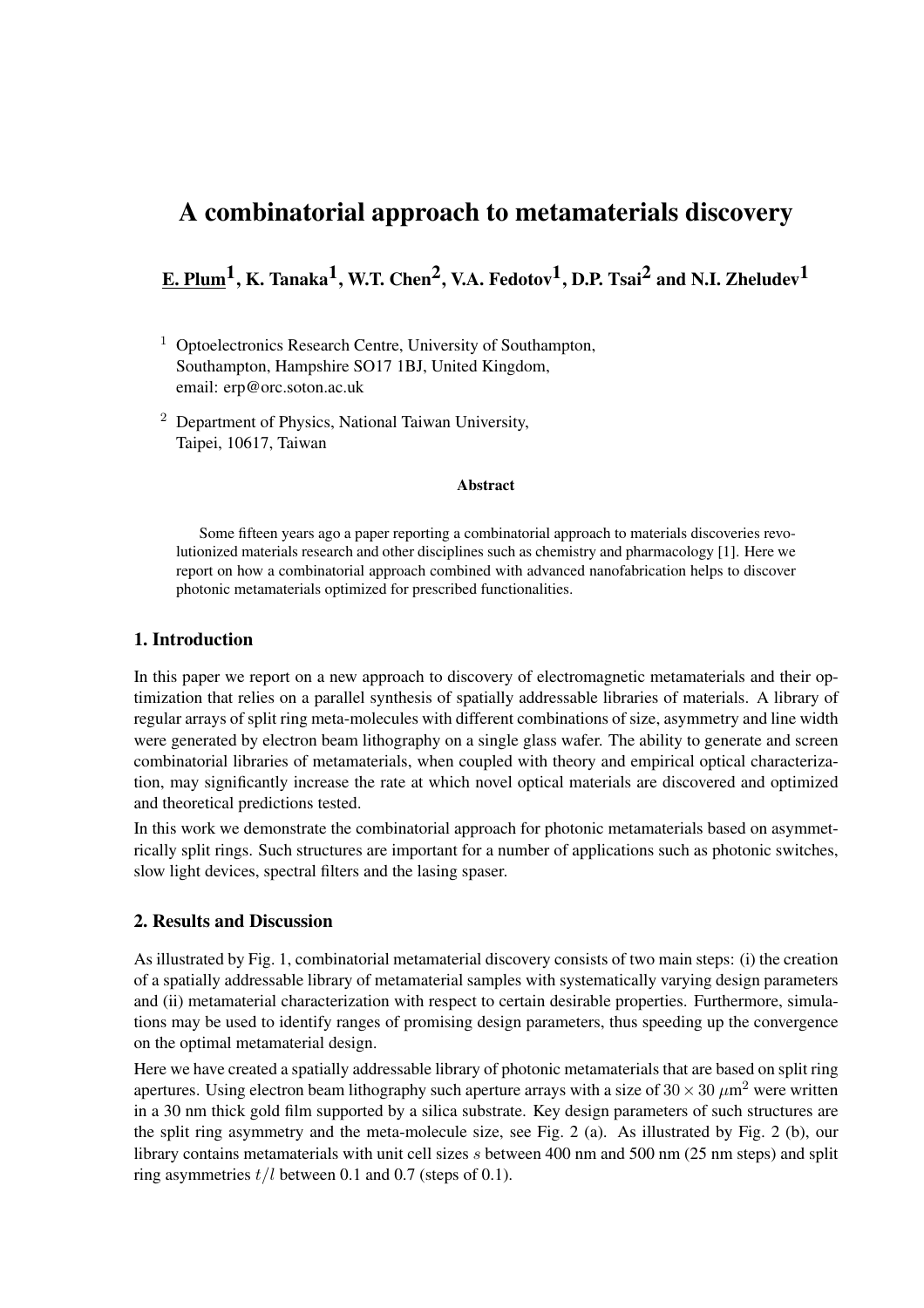

Fig. 1: Combinatorial metamaterial discovery. (a) Metamaterial library creation via electron beam lithography. Several structural parameters of the metamaterial design are varied systematically. (b) Optical characterization, e.g. using a microspectrophotometer. (c) Computer modelling in order to find a promising parameter range for the next metamaterial library. (d) Optimized metamaterial design.

The transmission characteristics of these photonic metamaterials were measured using a microspectrophotometer in the spectral range from 800 to 2000 nm, a typical spectrum is shown by Fig. 2 (c). Asymmetrically split ring metamaterials are known to support narrow (trapped mode) resonances needed for applications including photonic switches, sensors, spectral filters and the lasing spaser. As narrow, high quality factor resonances are desirable for these applications, we define a figure of merit that quantifies the resonance width,  $FOM = \lambda_0/\Delta\lambda$ , where  $\lambda_0$  is the wavelength of the trapped mode resonance, while  $\Delta \lambda$  is the separation of the neighboring transmission maxima. Transmission through the structures was also simulated using a full three-dimensional Maxwell finite element method solver in the frequency domain.

As illustrated by Fig. 3, both simulations and experiments clearly show that the resonance width strongly depends of the asymmetry of the split ring. Here larger asymmetries lead to narrower resonances, where the resonance width halves as the asymmetry  $t/l$  increases from 0.3 ( $FOM \sim 1.6$ ) to 0.7 ( $FOM \sim 3.2$ ).



Fig. 2: (a) Schematic of the metamaterial unit cell. (b) The metamaterial library, where each array is represented by its unit cell. (c) Typical transmission spectrum of an asymmetrically split ring metamaterial. The figure of merit, FOM, quantifies the width of the trapped mode resonance. The typical spectrum of a symmetrically split ring metamaterial is indicated by a dashed line.